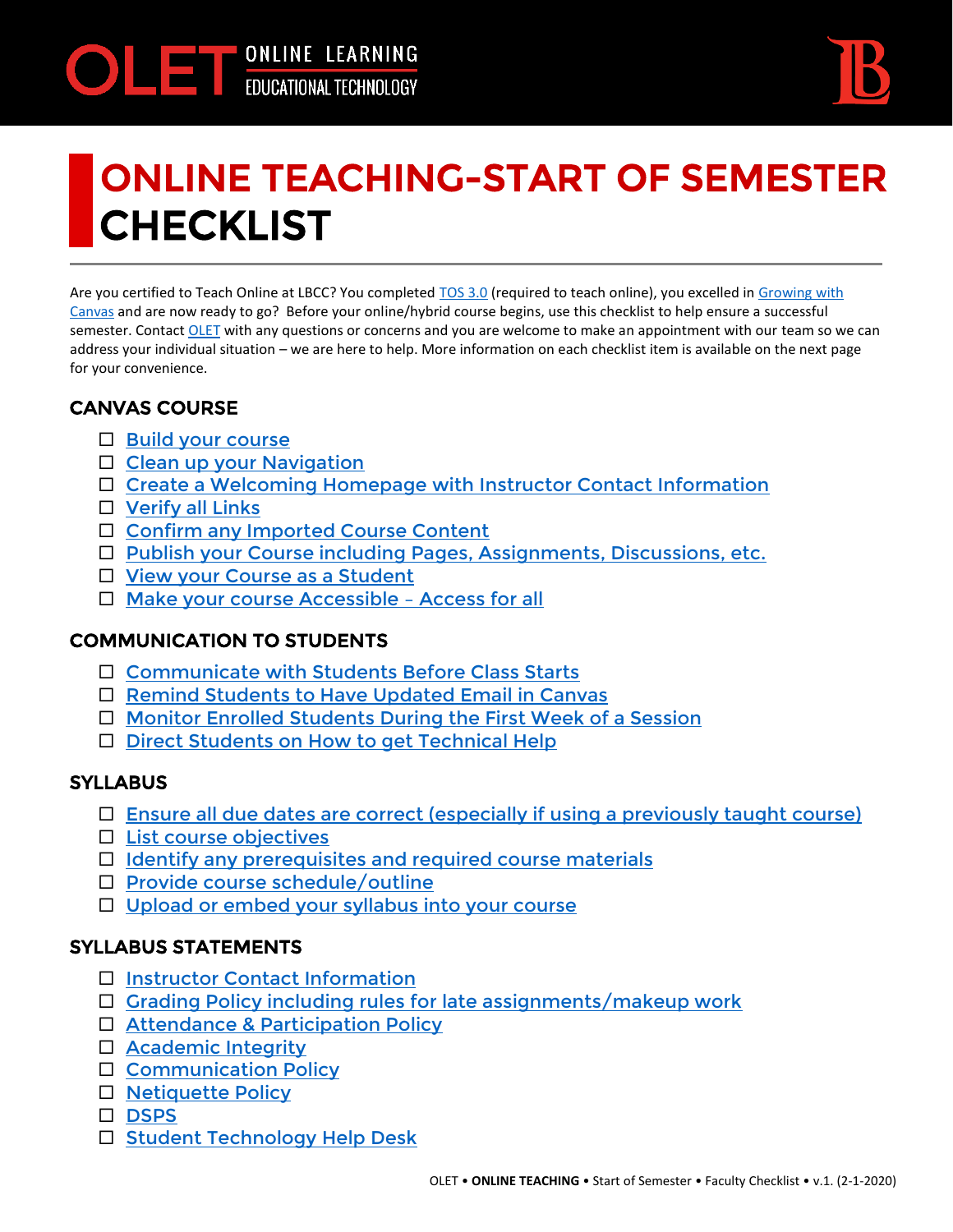#### **Extended Checklist – Additional Resources**

#### <span id="page-1-0"></span>**CANVAS COURSE**

**Build your course:** We suggest that you have your entire course built (content pages, assignments, discussion posts, syllabus, etc.) at least two weeks prior to the start of the semester. Are you importing a course from a previous semester? Then import it early and leave yourself time to review. Optional Canvas resources for those importing a course: *[Course import tool](https://lbcc.instructure.com/courses/22462/pages/step-22-course-import-tool)* (video) and *[How do I copy content from another Canvas course?](https://community.canvaslms.com/docs/DOC-12935)*

<span id="page-1-1"></span>**Clean up your Navigation:** Your course may include links that your students don't need to see. For example, not using Conferences? Hide it! A gray eye with a slash mark will appear next to navigation items that are not visible to students. Items can be disabled or hidden, depending on your preference. *[How do I manage Course Navigation](https://community.canvaslms.com/docs/DOC-12933-415257079)  [links?](https://community.canvaslms.com/docs/DOC-12933-415257079)*

<span id="page-1-2"></span>**Create a Welcoming Homepage with Instructor Contact Information:** A homepage is the first thing a student will see once they log into your course. Canvas sets your default homepage to Modules, which is an outline of your course. We suggest making a new page and including a welcome message, instructor contact information, important links, and a welcome video (optional). List your contact information and how you wish to be contacted (via Canvas? Email? Phone?) on the course homepage, in the syllabus, and in any other course overview locations. Putting it in multiple places will ensure that students will see it. *[How to create your custom homepage a](https://lbcc.instructure.com/courses/26516/pages/creating-your-custom-homepage?module_item_id=100682)nd [Sample Canvas](https://canvas.humboldt.edu/courses/4/pages/sample-canvas-front-page-with-instructions)  [Homepages](https://canvas.humboldt.edu/courses/4/pages/sample-canvas-front-page-with-instructions)*

<span id="page-1-3"></span>**Verify all Links:** Canvas has a great tool to validate all your links in your course so ensure that students won't get the dreaded broken link. You worked hard to upload great content and links, ensure that they are correct! *[How do I](https://community.canvaslms.com/docs/DOC-12770)  [validate links in a course?](https://community.canvaslms.com/docs/DOC-12770)*

<span id="page-1-4"></span>**Confirm any Imported Course Content:** If you are importing a course from a previous semester (or other college), check for correct dates in your syllabus, assignment due dates, and delete all old announcements. You need to manually change these, so make sure that all dates reflect the current semester. We strongly suggest reviewing your grading points to make sure that everything matches up! *[How do I add or edit details in an assignment?](https://community.canvaslms.com/docs/DOC-10113-415241285)*

<span id="page-1-5"></span>**Publish your Course including Pages, Assignments, Discussions: VERY IMPORTANT!** Everything needs to be published for a student to view – the course itself, modules, content pages, quizzes, assignments, etc. You know it's published when you see a green checkmark next to it. You worked hard on this course so make sure it's visible! *[How](https://community.canvaslms.com/docs/DOC-13030-415257126)  [do I publish a course?](https://community.canvaslms.com/docs/DOC-13030-415257126) [Publishing Modules and Content.](https://canvas.cornell.edu/courses/1848/pages/publishing-modules-and-content)*

<span id="page-1-6"></span>**View your Course as a Student:** A perfect way to ensure that all your hard work is correct to students – view the entire course in student view! You will see the navigation bar, view pages, read assignment instructions and more all from the student's perspective. *[How do I view a course as a student?](https://community.canvaslms.com/docs/DOC-13122-415261153)*

<span id="page-1-7"></span>**Make your Course Accessible:** Make sure your course is accessible to all students. Canvas has built in tools to check your course for accessibility, as do individual applications (Word, PowerPoint, PDF). Make sure that all videos in your course are captioned and are displaying correctly[. OLET](https://lbcc.instructure.com/courses/29893/pages/olet-team) is here to help as are the specialists in the LBCC [DSPS.](https://www.lbcc.edu/disabled-student-services) *[How do I use the Accessibility Checker in Canvas?](https://community.canvaslms.com/docs/DOC-13345-4152808104) [University of Washington's Overview of Accessible](https://www.washington.edu/accessibility/documents/overview/)  [Documents](https://www.washington.edu/accessibility/documents/overview/)*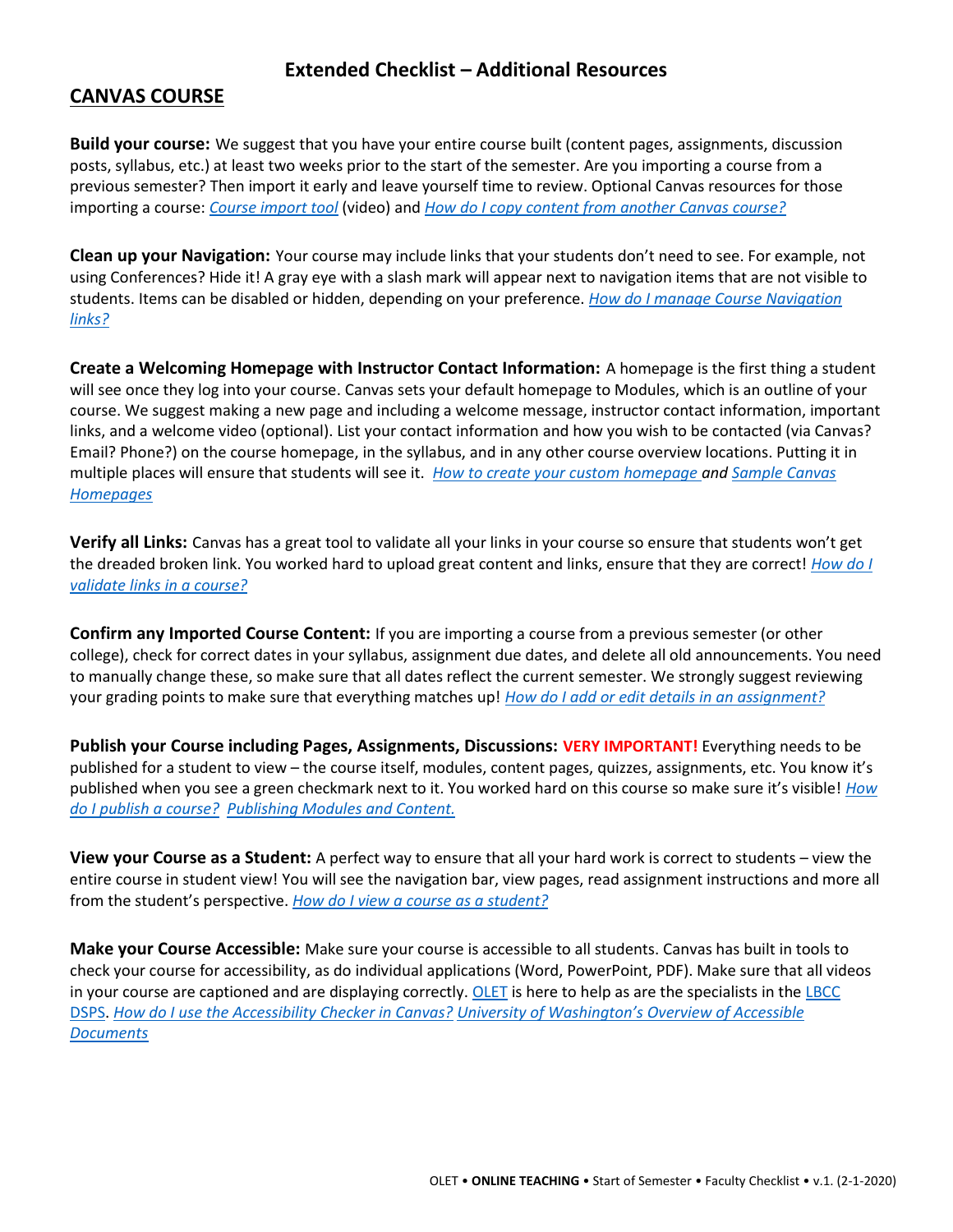## **COMMUNICATION TO STUDENTS**

<span id="page-2-0"></span>**Communicate with Students Before Class Starts:** Send a welcome email. This simple act can be brief – just a quick statement welcoming students to your online course. Explain how they are expected to communicate, what sort of things they can expect. Encourage them to contact you with questions. You don't need to include your whole syllabus just keep it simple. Strongly suggested to send a welcome email both through Canvas and Viking System as well as wait listed students to ensure that all are included. *[Welcome Messages.](https://topr.online.ucf.edu/welcome-message/)*

<span id="page-2-1"></span>**Remind Students to Have Updated Email in Canvas:** Ensuring that students have an updated email address on file with the college is vital. Remind students that if they have an old or outdated email on file with the college that they will not receive notifications from their instructor. Direct them to the Student Technology Help Desk with further questions.

<span id="page-2-2"></span>**Monitor Enrolled Students During the First Week of a Session:** Online courses still hold to the same standards as an in-person course in terms of attendance. Every semester has a drop deadline, regardless of it being in-person, online, or hybrid. Remind students that if they are experiencing technical difficulties that help is available to them (see next item). *[LBCC Important Class Registration Deadlines](https://www.lbcc.edu/pod/important-class-registration-deadlines)* and *[LBCC Student Technology Help Desk \(STHD\).](https://lbcc.instructure.com/courses/30045)*

<span id="page-2-3"></span>**Direct Students on How to get Technical Help:** Make sure students know where to go for tech help, the LBCC Student Technology Help Desk (STHD). We recommend placing a link to them in multiple places in your course, reminding them in the beginning weeks and directing them to it when questions arise. They are a great team and ready to help! *[LBCC Student Technology Help Desk \(STHD\).](https://lbcc.instructure.com/courses/30045)*

#### <span id="page-2-4"></span>**SYLLABUS**

**Ensure all due dates are correct (especially if using a previously taught course).** Read carefully through your syllabus for any mention of dates to ensure that they are reflective of the current semester.

<span id="page-2-5"></span>**List course objectives:** Clearly define the course objectives and learning outcomes. Course goals should be a broad statement of what the students will be able to do when they have completed the course. *[Writing](https://teaching.uncc.edu/teaching-guides/course-design/writing-measurable-course-objectives)  [Measurable Course Objectives](https://teaching.uncc.edu/teaching-guides/course-design/writing-measurable-course-objectives)* & *[Tips on Writing Course Goals](http://www.celt.iastate.edu/teaching/preparing-to-teach/tips-on-writing-course-goalslearning-outcomes-and-measureable-learning-objectives/)*

<span id="page-2-6"></span>**Identify any prerequisites and required course materials**: List what is required, what is recommended, and any other items or resources that students will need to succeed in your course.

<span id="page-2-7"></span>**Provide course schedule/outline:** Provide an overview of your course schedule, whether it's basic topics, units, chapters, etc. Include key due dates for student clarity. *[Constructing a Course Outline or Syllabus](https://www.uleth.ca/teachingcentre/constructing-course-outline-or-syllabus)*

<span id="page-2-8"></span>**Upload or embed your syllabus into your course:** Whether you are uploading your syllabus to Canvas for students to open separately, or using the Canvas built in syllabus, make sure that all of your hard work can be found in your course. Remember that you can always view your course as a student! *[How do I use the](https://community.canvaslms.com/docs/DOC-12831-415255577)  [Syllabus as an Instructor?](https://community.canvaslms.com/docs/DOC-12831-415255577)*